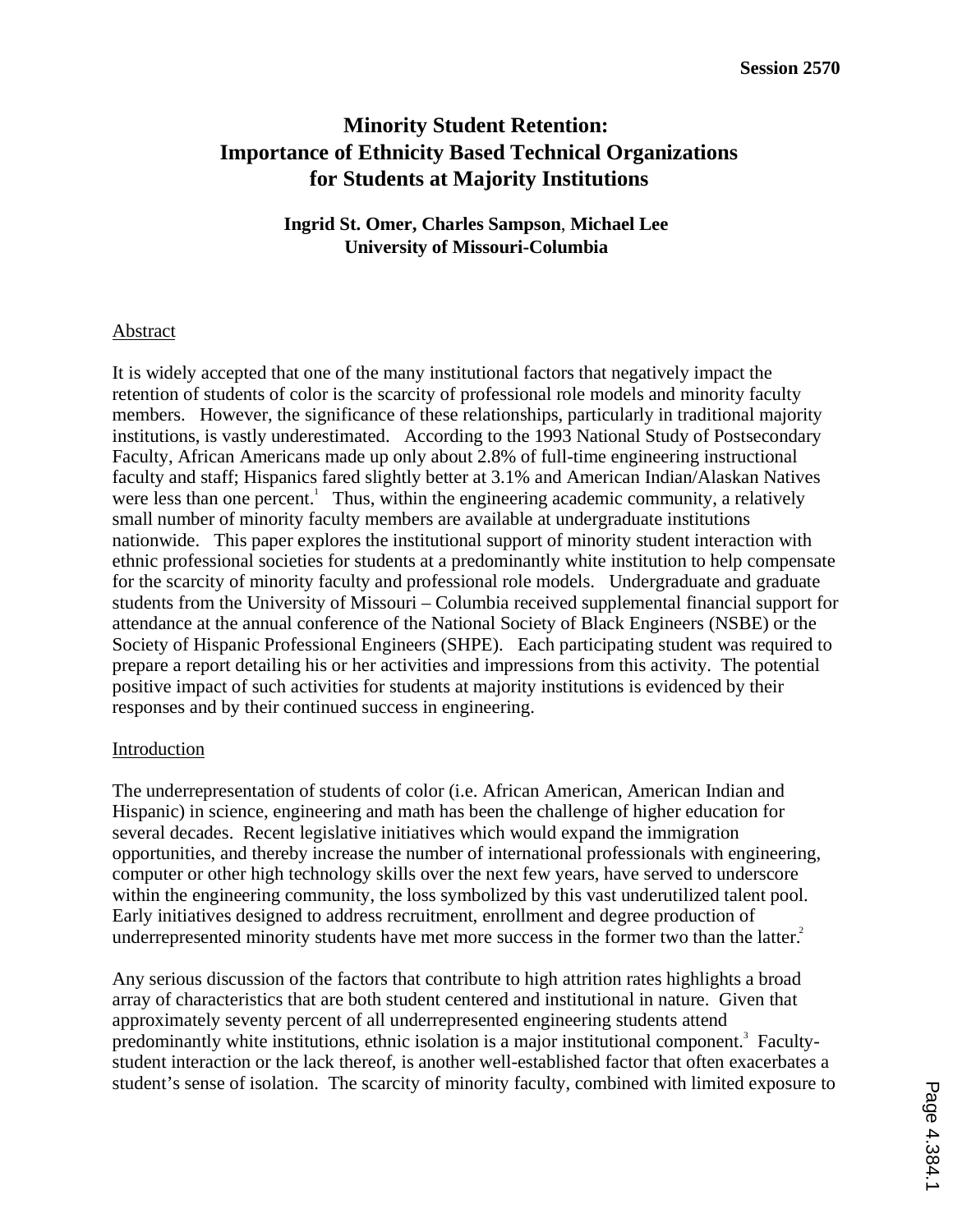minority engineering professionals, results in further changes in student perspectives as noted by Seymour and Hewitt.<sup>4</sup>

Although they also welcomed offers of practical help or encouragement from all faculty, students of color described faculty of color as performing additional functions that were relevant to their persistence: they act as role models in bonding them to the major; act as reminders that people of all races and ethnicities can succeed; preserve cultural connections and understand cultural constraints; and by demanding high standards from students, demonstrate the fallacies of stereotypes.

The act of minority faculty mentoring minority students does not diminish other faculty-student interaction but rather emphasizes the benefits unique to role models of color, particularly in ethnically isolating environments.

Issues of retention for underrepresented students are critical to meeting demographic changes projected for the college-age population and the increasing demands of the technological workforce. A recent Harris Poll commissioned by the American Association of Engineering Societies (AAES) exposed serious problems in public awareness of engineering, particularly among women and minorities. Current population reports predict that by the year 2050, minority students will become the largest segment of the college-age population.<sup>5</sup> Faculty role models of color for this growing population will continue to be scarce in the immediate future. Of the engineering doctorates awarded from 1992-96, only 2.46% were African American, Hispanic or American Indian.<sup>6</sup> Even as faculty of color begin to emerge in greater numbers, present faculty reward systems hinder involvement with undergraduates. In view of the low doctoral production and large future demographic changes, one solution is for educational institutions to utilize minority organizations such as the National Society of Black Engineers (NSBE), the Society of Hispanic Professional Engineers (SHPE), and the American Indian Science and Engineering Society (AISES) to address some of the factors affecting the retention of students of color. These organizations can provide underrepresented students with a greater understanding of the engineering profession, a sense of cultural connection and the belief that engineering is a field in which they can succeed.

# **Background**

As the first institution of higher learning west of the Mississippi, the University of Missouri – Columbia (MU) is the largest and oldest campus of the state's major public research institutions. In 1987 the University became a Carnegie Research I institution and it continues to strive for national and international distinction for its research and educational programs. MU is primarily a residential campus with an average enrollment around 22,000 students. Over 80% of those enrolled are white. In recent years the population of underrepresented students has consisted of approximately 6% African American, 2.5% Asian, 1.3% Hispanic and 0.5% Native American. Non-resident aliens make up another 5% and approximately 2% are listed as Unknown. Figure 1 illustrates the total enrollment figures for the University from the Fall Semesters of 1993-1998. A study of retention and graduation rates for first-time freshman undergraduates from 1987 to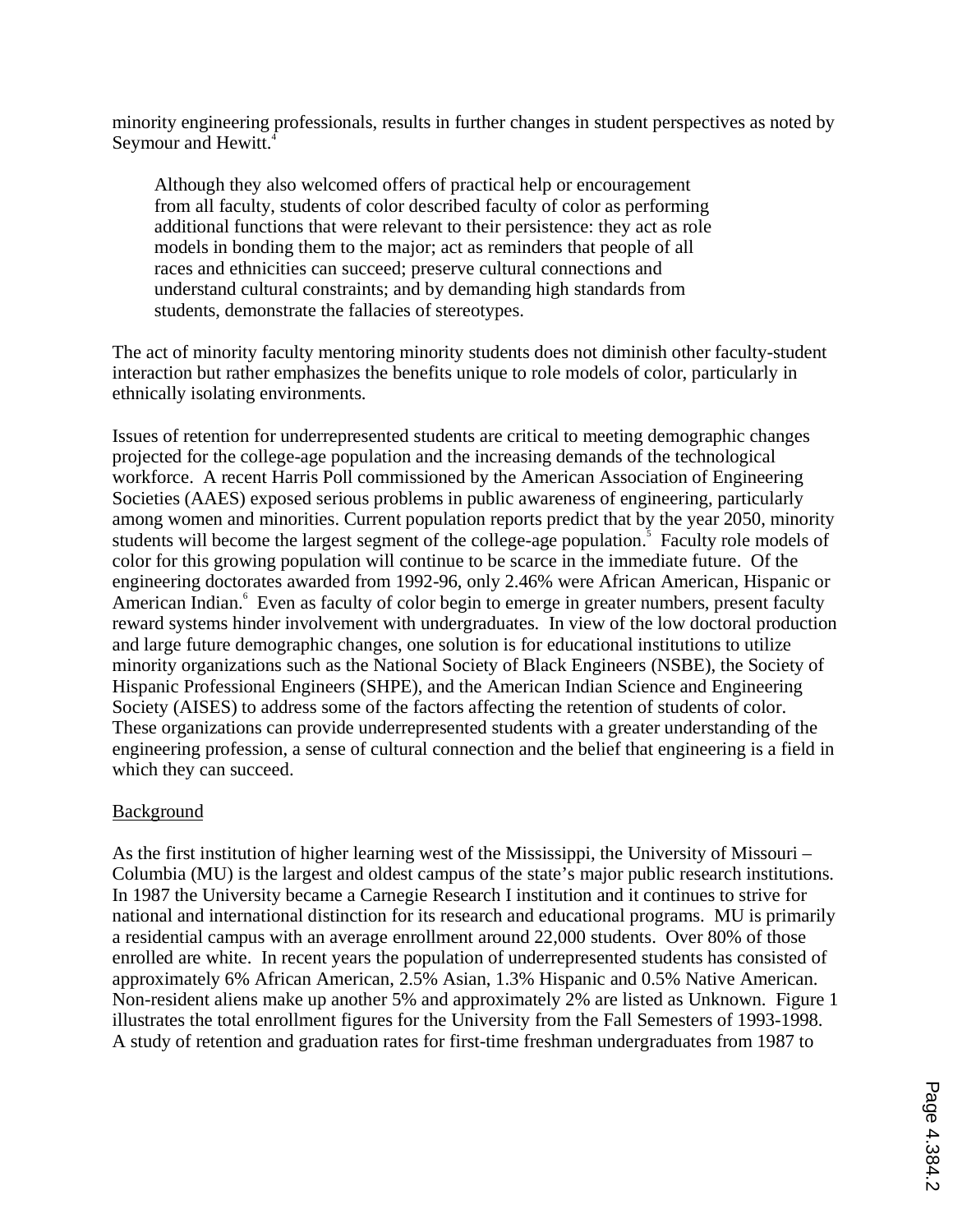#### **MU Enrollment**



Figure 1. MU undergraduate enrollment by race/ethnicity.

1992 provides some University-wide statistics.<sup>7</sup> On average, 100% of students were retained in the first fall subsequent to enrollment. The numbers decline steadily thereafter: 80.23% in the second fall, 68.07% in the third fall, 63.15% in the fourth and 59.94% in the fifth fall. The average four-year graduation rate was 28.71%, and the numbers increased to 53.32% after year five and 56.97% after year six.

In recent years, the University has begun to recognize the growing importance of the underrepresented segments of the student body, particularly in the areas of science, math, engineering and technology (SMET). One of the early initiatives was the Access Enhancement Program (AEP). The purpose of AEP, supported by the U. S. Department of Education, was to provide financial and academic support to undergraduates from Historically Black Colleges and Universities (HBCUs) within a summer research experience. Two current indicators of change are the Heartland's Alliance for Minority Participation (HAMP), funded in part by the National Science Foundation, and the Diversity in Engineering Program (DEP). The HAMP program began in 1995 and presently consists of a partnership between the University of Missouri System and its four campuses, four state universities, two community colleges, the Missouri Coordinating Board for Higher Education, the Missouri Department of Natural Resources and the Missouri Department of Conservation. HAMP has two primary goals; first to increase the number of underrepresented students who complete baccalaureate degrees in SMET disciplines, and secondly, to increase the number of underrepresented students receiving graduate degrees in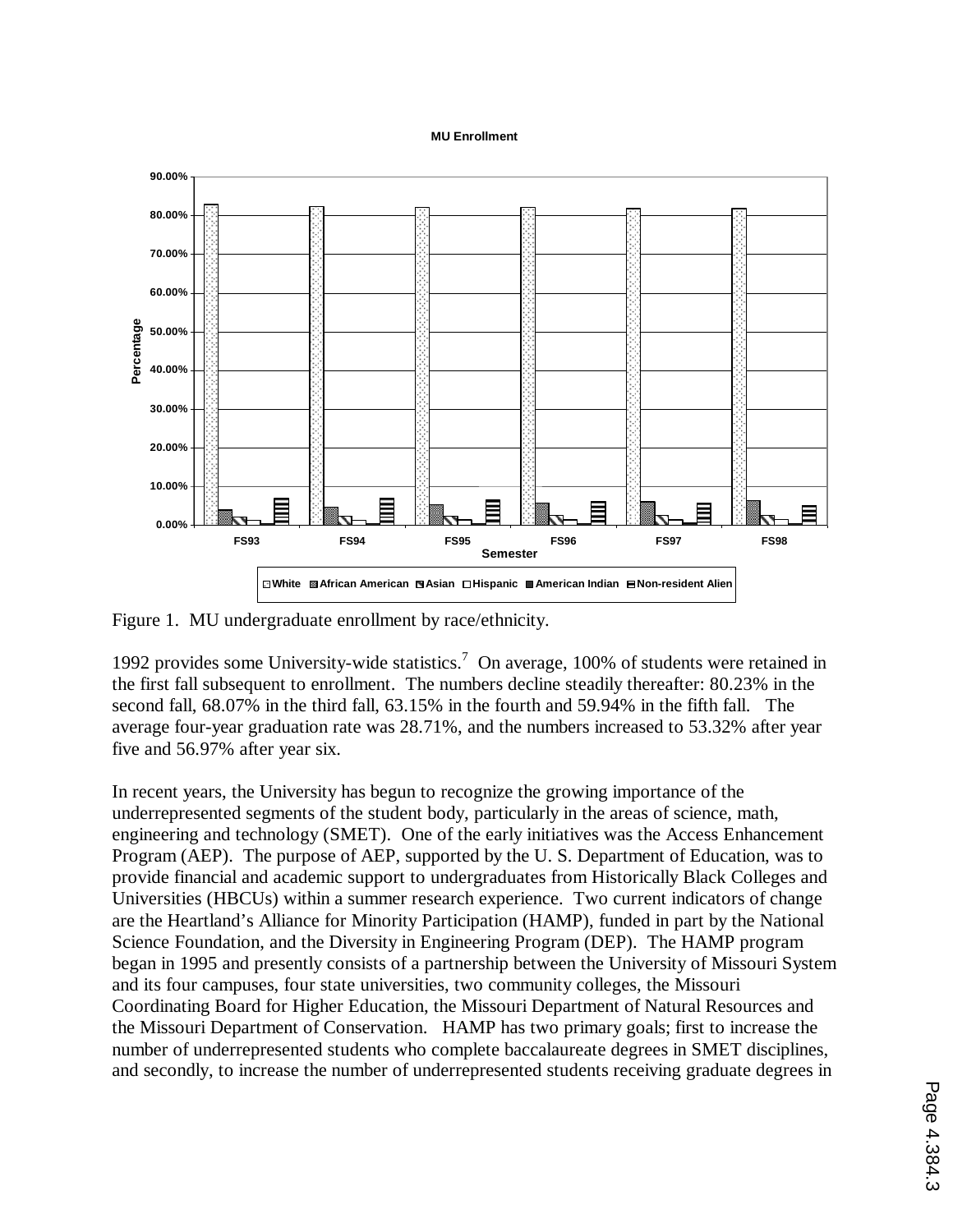these areas. During the initial years of the program, HAMP exceeded its baccalaureate production goals and is well within reach of its overall five-year goal.

The College of Engineering created DEP in 1996 in an effort to develop an environment that addresses the needs of underrepresented students and in turn, creates an atmosphere that is "user friendly" for all students. One of the initial tasks of the DEP program was to increase retention in the College, and to improve the perception of the College in under-served communities. Unlike the overall student population, enrollment within the College has begun a process of gradual change. The African American student population has grown from a low of 2.9% to approximately 5.9% in the fall of 1998. The Hispanic student population has increased from less than 1% to almost 1.65%. Although still less than 1%, the American Indian population has increased from a low of 0.1% to its present level of 0.4%. Figure 2 illustrates this gradual change. Except for the first fall numbers, retention rates determined by the 1987-1992 study for the College of Engineering differed slightly from the University-wide averages. The average number of all students retained in the College of Engineering for subsequent years were: 77.80% in the second fall, 67.08% in the third fall, 64.24% in the fourth fall and 61.62% in the fifth fall. The graduation rates for the College of Engineering were all lower than the University averages: 15.32% by the end of the fourth year, 49.17% by the end of the fifth and 55.82% by the end of the sixth year. A similar study of progression rates for first time engineering undergraduates by race/ethnicity beginning with the Fall semester 1993 cohort has begun.



**Engineering Enrollment**

Figure 2. MU College of Engineering undergraduate enrollment.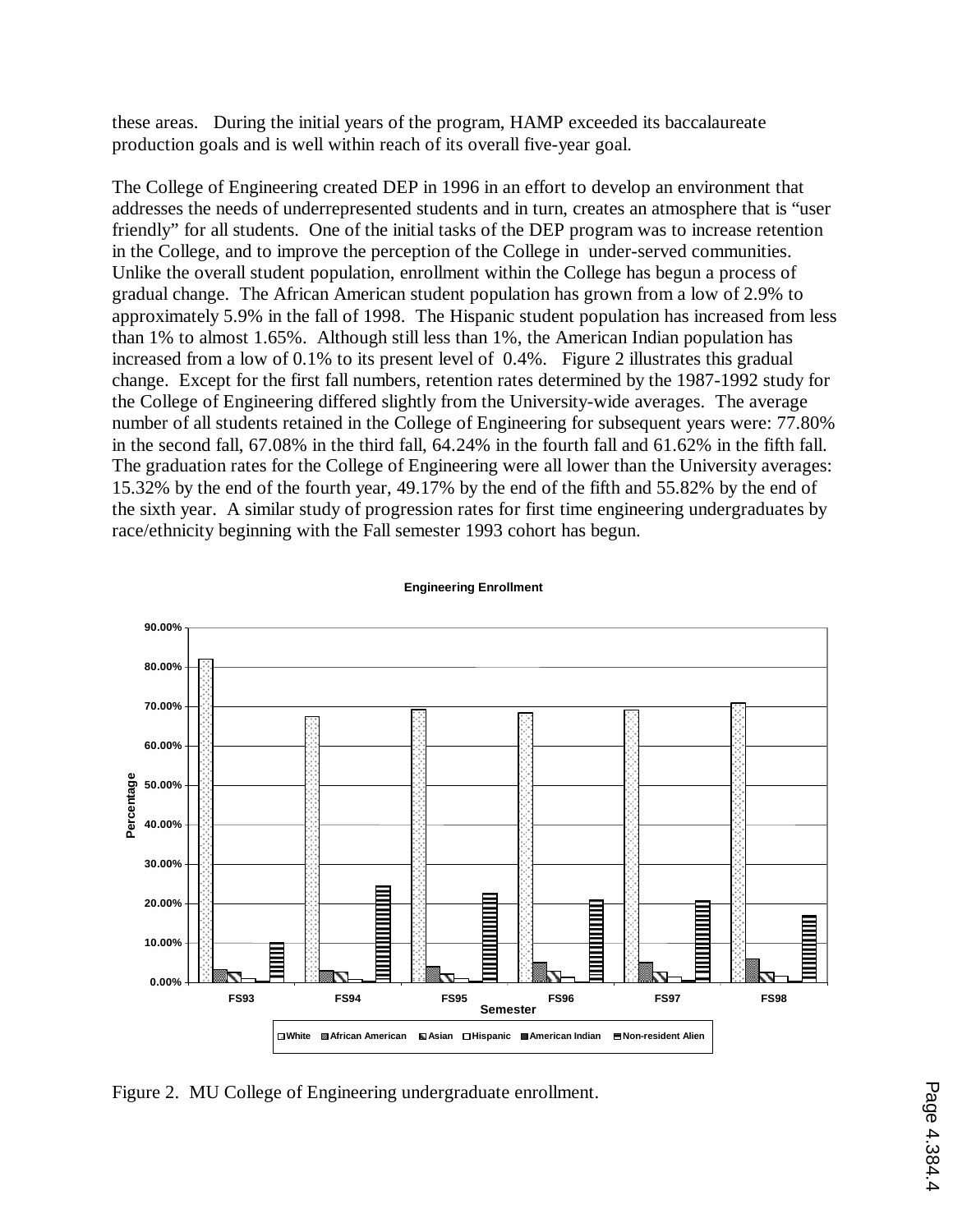# Activity Description

The activities which are the focus of this article were jointly sponsored by HAMP and DEP as a means to provide exposure to larger numbers of underrepresented students with similar interests, to provide exposure to professional role models and minority faculty members, and to increase consideration of a graduate education. The anecdotal evidence presented in this article emphasizes the significance of these types of activities for many underrepresented students.

The MU Chapter of the National Society of Black Engineers (NSBE) has been a recognized engineering student organization since the mid 1970s. However, the chapter has remained small by comparison (approximately 20 paid members) with other engineering and campus organizations. During the spring of 1997, the MU Chapter of the Society of Hispanic Professional Engineers (SHPE) was organized around a core group of about 10 students. As small organizations, each chapter receives minimal financial support from the Missouri Students Association through the Student Organizations Allocation Committee (SOAC). Although NSBE and SHPE have as organizations, worked hard to reduce the costs associated with their national conferences, these expenses still produce financial hardship for many students. In the activities described herein, the financial burden for individual students was reduced substantially.

 Participating students ranged in level from freshmen to graduate students. The responses detailed are associated with trips to the NSBE conferences in Boston, MA (1997) and Anaheim, CA, (1998) and the SHPE conference in Orlando, FL (1998). Each student was required to submit a resume, attend a minimum of two workshops, and submit a trip report detailing their impressions and activities during the conference. A total of 33 students participated in these trips. This included three graduate students and two non-engineering majors. Twenty-seven students attended NSBE conferences and six attended the SHPE conference. Of the engineering majors:

- Four students attended both NSBE conferences.
- One student has since switched to a non-technical field.
- One student has left the University but continues to pursue an engineering degree.
- Two have left the University for academic reasons.
- All graduate students received baccalaureate degrees from Historically Black Colleges and Universities (HBCUs).
- Nine students have already completed their degree programs.

# Student Responses

Student responses were in general, remarkably candid and shared several common themes. The value of such short but relatively intense exposure to NSBE and SHPE at the national level was reflected in these themes, each of which factors into the complex goals of retention and graduate education. Although the campus organizations encourage social and academic interaction between minority students on a local level, in an isolating environment there is no mechanism for effectively communicating the engineering profession and the future potential of the student. The critical mass of other individuals at an academic or industrial level with whom the student shares a common background or culture, changes the student's perspective regarding information and issues. The very existence of these individuals was a theme common to all participants and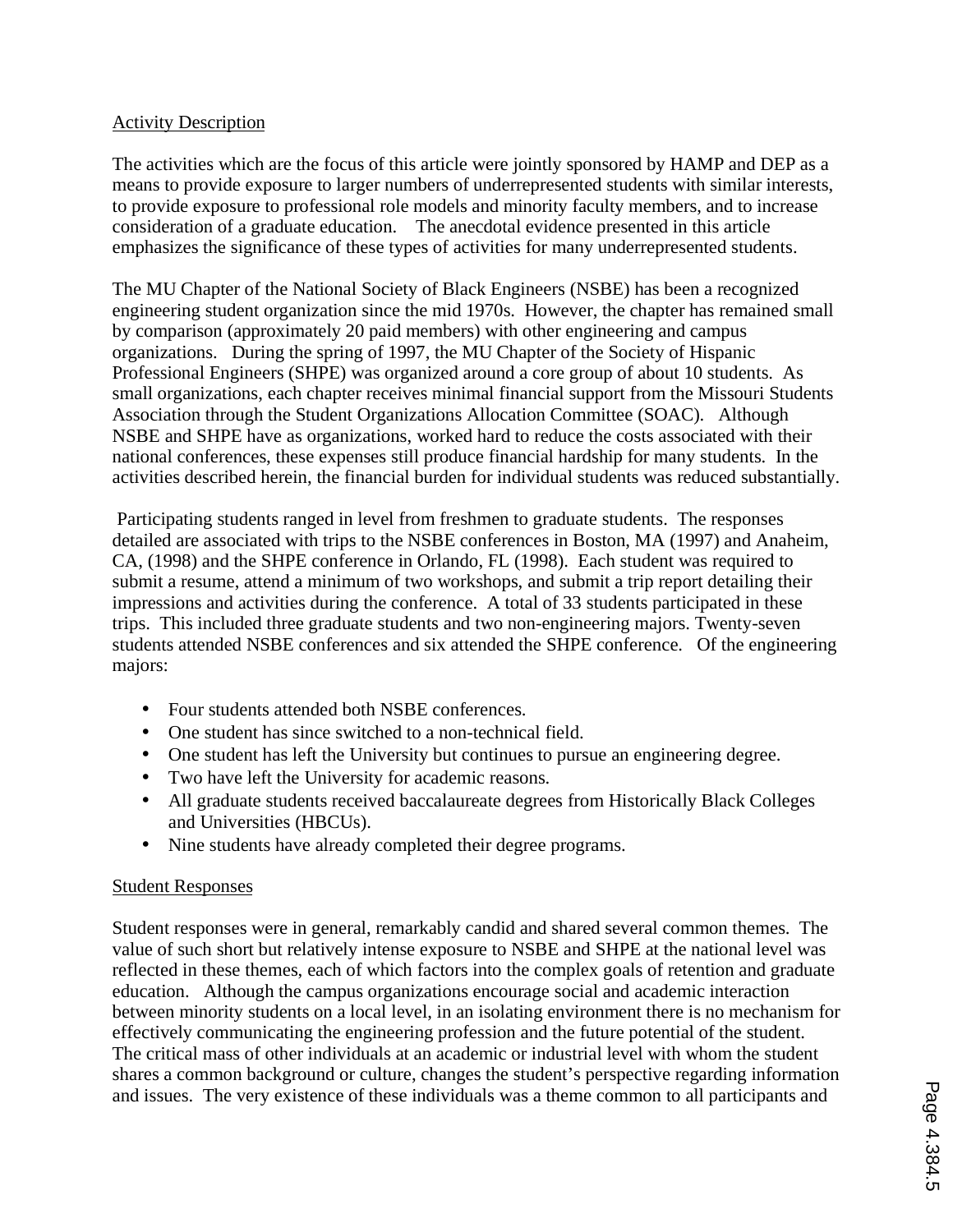impacted significantly the self-esteem of the students. An extension of this was the recognition by the student of the value of a role model or peer mentor. Another theme observed concerned the importance of academic coursework and its relevance to the engineering profession. Students were able to make connections between their studies and the wide range of opportunities available. In many cases, the idea of a graduate education became more palatable to the student. The final recurring topic concerned the financial aspects of the trips. It is important to note that many students held some type of job to allow them to meet their financial needs and obligations allowing little room for additional costs. Furthermore, as small campus organizations, they receive little significant funding. The costs of supplementing such trips for students of color are relatively small compared to the future costs of attrition and declining enrollments. Responses listed here have been edited for spelling but are otherwise the exact words of the students.

### Impact of Engineering Students

Given the environmental isolation of these students, it was not unexpected that almost all students expressed a sense of amazement at the sheer numbers of students who shared their interests and backgrounds. What was not anticipated was the obvious effect of media sounds and images in their perception of others like themselves and the interest of potential employers. The psychological effects of the media and changes in affirmative action and equal opportunity programs were reflected in their choice of words and phrases.

When I got there, it was so amazing to me to see thousands of young black people who is interested in engineering. I became happy inside because I have never been expose to that type of environment before. Every time I saw a group of black people in one area, there was trouble. Everyone there was on one accord and about taking care of business. So, now I know there are some civilized black people.

Well before I begin I would just like to say that I really enjoyed myself and it felt really good to be around so many smart, clean, and intelligent black young students.

I was so excited the first day of the convention. Everywhere I turned there was another young black person in search of prosperity. I have never gone to a convention where there was a group of black people trying to actually get somewhere in this world. I think that was the highlight of my trip along with having the opportunity to meet the most interesting people from all over.

But the biggest success of the NSBE  $24<sup>th</sup>$  Annual National Convention was the positive atmosphere created and the diversity represented by all those in attendance. There were close to 10,000 persons registered in California all making an effort to better themselves and impact society. This is not the normal view and statistics we receive from news and media. It is unfortunate that they were not present in Anaheim, because they would not have seen shooting or fighting. Instead they would have witnessed productivity and unity. Ten thousand black people, young and gifted; learning from the past to engineer the future.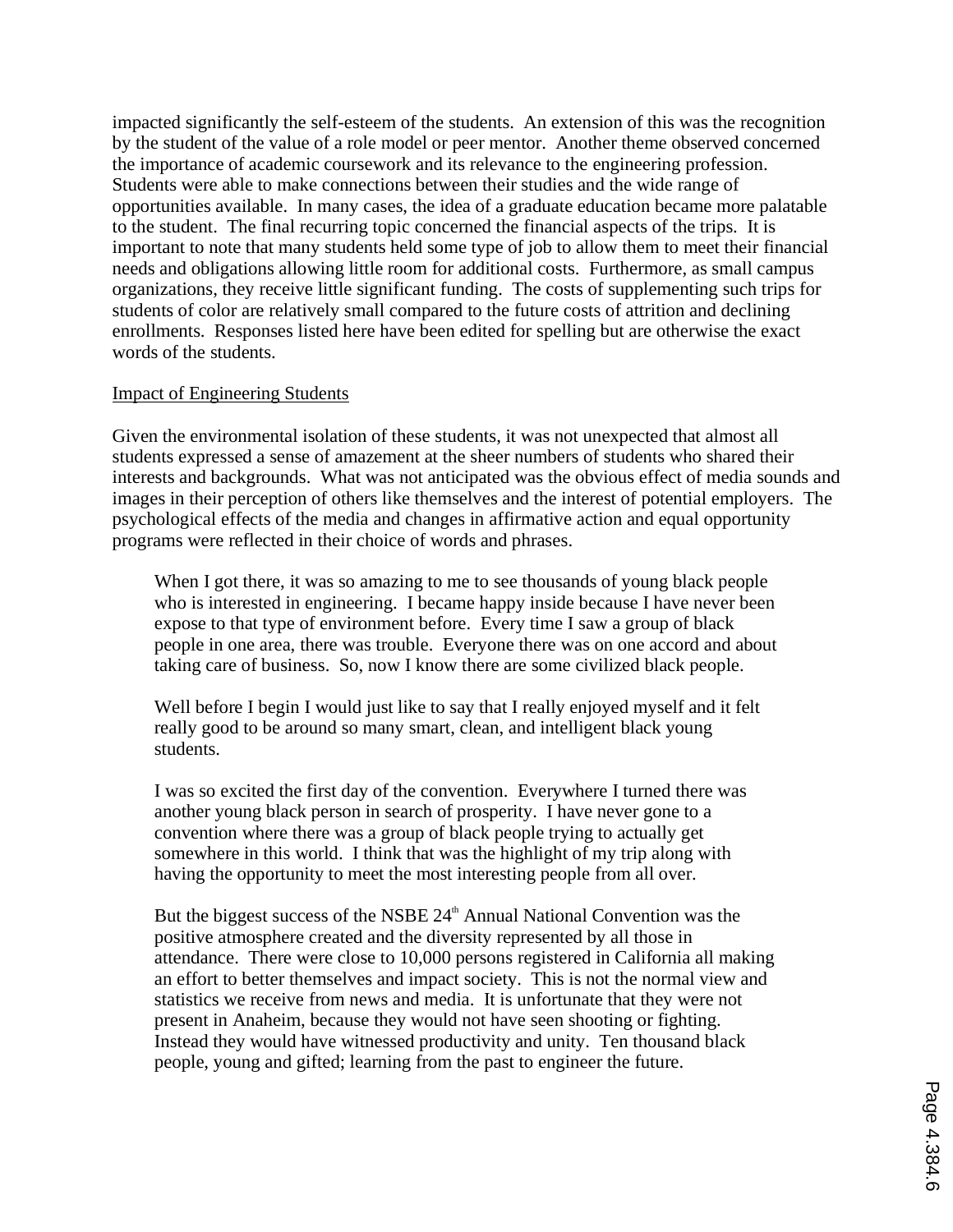I left the conference knowing that like me are others who have been able to succeed in the technology arena. A comforting fact now that I am about to graduate and become a professional myself, but most of all it was encouraging to see more than 3,000 Hispanics with the same purposes: to involve ourselves in the future, and to show the world that we have a lot to offer.

It felt good to meet people of my own ethnic background. It reminded me of where I came from and that there are others just like me out there.

### Impact of Industrial & Academic Professionals

Students reported comparable awe and excitement in response to exposure to industrial and academic professionals. It should be noted that much of the information which students felt they had obtained was deemed to be more credible and of greater significance because of the source. The veracity of this concept is debatable however, the fact that the students believe this to be true is significant. The isolation at a predominantly white educational environment and the on-going changes in affirmative action offer little to remedy the situation. After attending technical sessions and panels, many students indicated a change in their self-confidence and their approach to the engineering profession. They expressed a belief that they better understood the requirements and qualifications necessary for the next step in their career.

I was also invited to a private party with FMC. I got a chance to talk to several representatives. The atmosphere was very laid back and everyone was having fun. The representatives were impressed that a freshman was so interested in a career so young. When I finally left the party I felt really good about myself and that I had accomplished something.

Attending the SHPE NTCC Conference in Orlando, Florida gave me a much better idea in how to better market myself as a future professional to industry and graduate schools. I received numerous feedback from recruiters from both the private sector and graduate schools in how to go about strengthening my resume and/or graduate school applications. I found this to be more helpful than the resources that I have available at my university since it was the actual recruiters giving me their insight.

One of the seminars that I attended, discussed the advantages of having a professional Engineering License. The presenter has had his license for about fifteen years now, and he explained how to go about getting one. … In California, only Thirty-seven percent of the Electrical Engineers passed the exam. That's not good news for me, but I do not plan to be another statistic.

Having attended various conferences, I feel I am a very qualified critic. It was very exciting to be amongst so many Professional Latinos. … I was able to meet many young upcoming professionals as well as already established professionals.

He spoke of how he climbed his way to the top and persevered through seemingly impossible obstacles. It showed that it didn't matter what your ethnic or financial background is; you can become whatever you want if you're willing to work hard at it.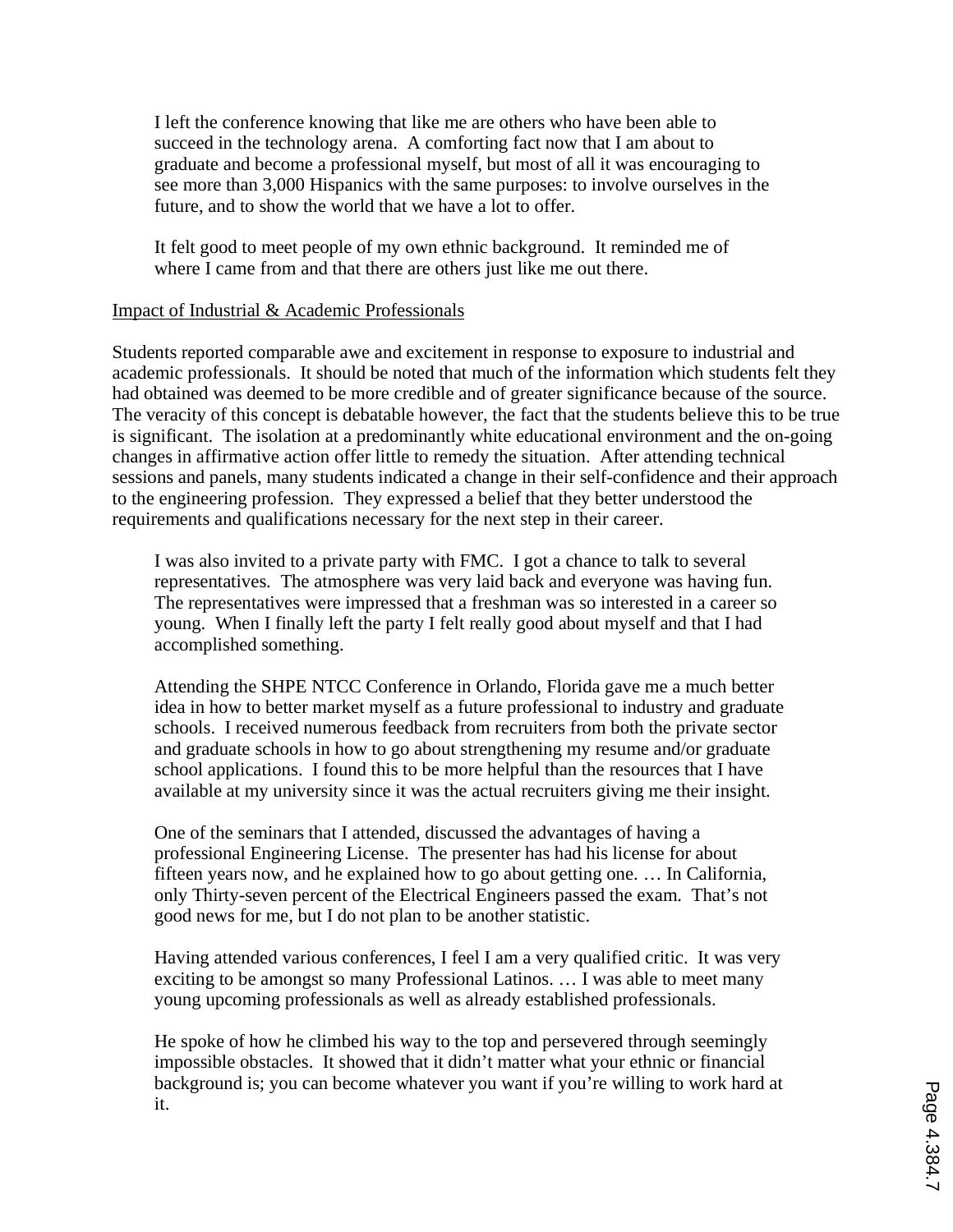# Impact of Role Models & Conference Attendance

Several upper class students directly addressed the benefits of having a role model and the advantages of conference attendance. Many expressed a desire to become a role model or mentor for fellow students now and in the future. The participating graduate students and upperclassmen became unofficial mentors for the undergraduate students and these relationships often continued beyond the length of the trip.

As a minority in the sciences, I found myself struggling at points. I believe that having a role model would have given me support throughout my undergraduate schooling thus making it much easier to handle the school load, personal growth, etc. Our future generations need somebody who cares in order to succeed in education and in life in general and I want to be one of those who care.

Participation during the freshmen and sophomore years is essential. I think it gives the students at MU a sense of hope and motivation. When you are surrounded by intelligent people of the same ethnicity as yourself you feel secure and confident. Personally, after attending my first convention I was overwhelmed by the number of future African American engineers.

I talked to a lady from Mississippi State and she helped me to understand how the graduate programs work and the importance of a good mentor.

The influence of professional role models was particularly positive for the female students who participated. This was true for both the NSBE and SHPE female students. A recent report estimates that in 1995 women comprised approximately 9% of the engineering workforce.<sup>8</sup>

I was really encouraged by a particular one [workshop], Empowerment of the Latino Women. Seeing women involved in the engineering field encouraged me. It gave me the power to continue this battle.

Lastly, the highlight of this convention to me was having the opportunity to see Dr. Mae Jemison, the first black woman astronaut to go into space aboard the Space Shuttle Endeavor. Hearing Dr. Jemison speak during the closing banquet was very enlightening for me as a black female engineer. She gave me the inspiration to believe that I can achieve great heights in this male domineering field. One day, I have a dream to make an impact on this society as well as to my race in the area of science and engineering.

At Opening Session, I met the seventh Secretary of Energy, Hazel R. O'Leary. The keynote speaker was Dr. Mae Jemison. Both of these women gave me inspiration to continue on in a tough field such as engineering.

### Impact of Technical Sessions & Graduate School Exposure

Another common theme expressed in the student responses was a change in attitude towards their academic life in general and the possibility of a graduate degree. Students seemed more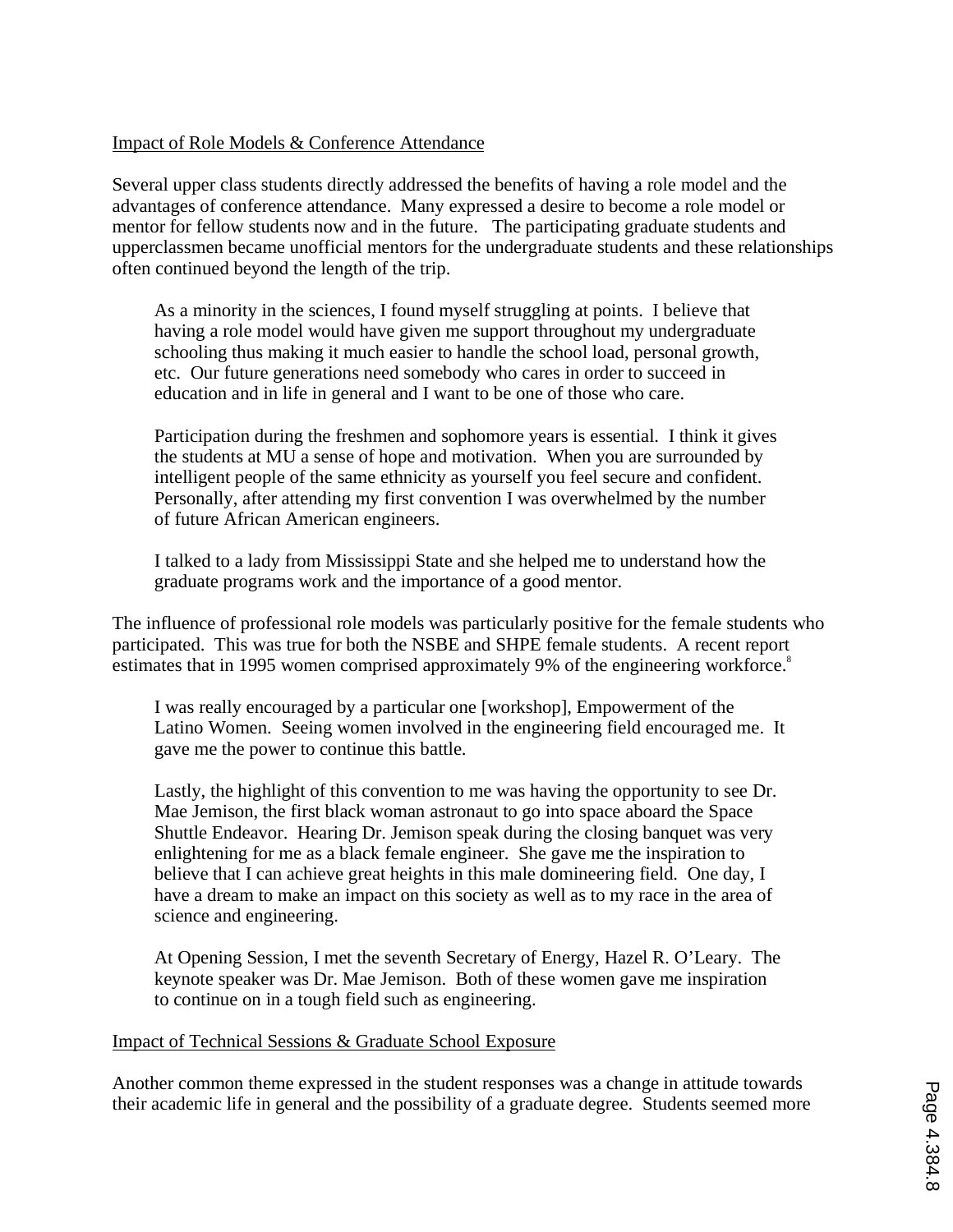able to connect their coursework with future engineering activities after attending various workshops and panels. The ability to make such connections is critical to the student's continued interest in engineering, and therefore, critical to retaining the student. As students became more acquainted with the variety of options available in engineering and more comfortable with the content of their coursework, they often became more open to the possibility of a graduate education.

It also made me serious about the things I do now in college. It's as if I look at college from a whole different perspective. When I first came to school, I just wanted to get by. It did not matter to me if my grade point average was high. My main focus was getting in and getting out.

One question asked [of the panel was] about how the classes you take in college relate to the task you perform on your job. For this question each panelist related certain topics which they had learned in college to the technologies they were developing on the job. I personally found this topic very useful and informative.

I believe the main focus was on how to be successful. Whether in school or on a job. I will be the first to admit that I learned a lot. For instance, I did not think having a master's degree would make a whole lot of difference as far as salary wise. Now I am at the point of considering graduate school.

Now, I want to attend graduate school and finish the education I need to be able to succeed in my areas of interest: biomedical sciences and veterinary medicine.

### Impact of Financial Assistance

The final common thread in the student responses concerns the financial component. It is important to note that participating students were not given a free ride unless their academic status was exceptional. Most students contributed some of their own funds in order to participate. It should also be noted that the financial concerns of the students included things such as lack of luggage and worries about appropriate clothing. Institutional support is critical to reducing the associated costs of these types of activities for students. As previously stated, almost all of the participating students were employed in some capacity to meet existing financial demands. Without the additional support of HAMP and DEP, the cost of these trips would have been prohibitive for many students and the positive effects of the experience lost. The following responses are typical of many students.

The whole event was life changing. I got to know students and companies from across the nation. I am utterly thankful for being able to attend, without financial support I would never have been able to experience the SHPE National and Technical Career Fair.

I would like to thank the necessary parties for providing round-trip travel and hotel accommodations. For without them, it would not have been possible for me to attend the conference.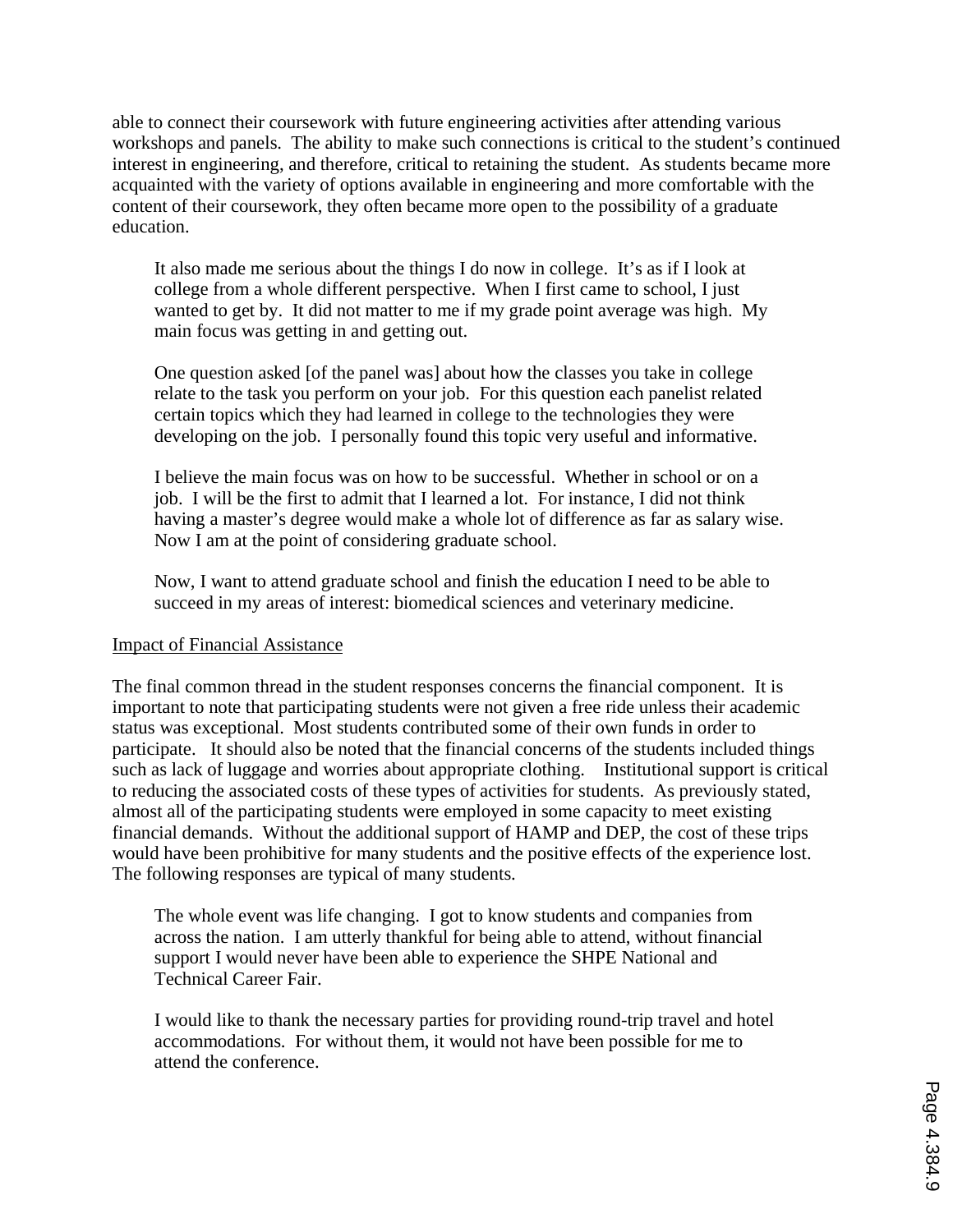The trip to California was an experience that I enjoyed, and I would like to thank all those who made it possible. I learned some things that will benefit me in the future, and reinforced things that I use everyday.

### Conclusion

In view of the scarcity of minority faculty and professional role models on most traditional campuses, the potential impact of national organizations like NSBE, SHPE and AISES in improving the retention of minority students in science, engineering and math is tremendous. The two years of anecdotal evidence presented herein provides insight into the students' views of themselves and their place in the engineering profession. Interaction with other individuals with whom they share common experiences and backgrounds enhanced the interest, determination and aspirations of the students. This activity provided an important key to understanding these issues from the student perspective. As retention is a complex issue, this is by no means offered as an absolute solution, nor a representation of the views of all students of color. However, the themes common among their responses suggest possible avenues of approach. The slow progression in minority doctoral production and the changing population demographics, demand that educational institutions take concrete steps to address the issues. The national conferences of professional organizations offer a low cost means of supplementing state and national programs such as HAMP, and institutional retention efforts.

### References

- 1. U.S. Department of Education, National Center for Education Statistics. Chap. 3 in Digest of Education Statistics 199*7*, NCES 98-015, by Thomas D. Snyder. (Washington DC 1997). On-line: <http://nces.ed.gov/pubs/digest97>.
- 2. Landis, Raymond B., "The Case for Minority Engineering Programs," Engineering Education*,* May 1988, pp. 756-761.
- 3. National Science Foundation, Division of Science Resources Studies. Science and Engineering Degrees, by Race/Ethnicity of Recipients, 1989-95, NSF 97-334, by Susan T. Hill (Arlington, VA, 1997). On-line: <http://www.nsf.gov/sbe/srs/nsf97334/start.htm>.
- 4. Seymour, Elaine and Hewitt, Nancy M., Talking About Leaving: Why Undergraduates Leave the Sciences (Boulder, Colorado: Westview Press, HarperCollins Publishers, Inc. 1997), p. 384.
- 5. U.S. Department of Commerce, Bureau of the Census. Population Projections of the United States by Age, Sex, Race, and Hispanic Origin: 1995 to 2050, P25-1130, by Jennifer Cheeseman Day. (Washington DC 1996). On-line: <http://www.census.gov/prod/1/pop/p25-1130>.
- 6. National Science Foundation, Division of Science Resources Studies. Science and Engineering Doctorate Awards: 1996, Detailed Statistical Tables, NSF 97-329, by Susan T. Hill (Arlington, VA 1997). On-line: <http://www.nsf.gov/sbe/srs/nsf97329/start.htm>.
- 7. University of Missouri-Columbia, Office of Student Life Studies. On-line: <http://www.missouri.edu/~wwwsls/retention.htm>.
- 8. National Science Board, National Science Foundation. Science & Engineering Indicators 1998, NSB 98-1 (Arlington, VA 1998). On-line: < http://www.nsf.gov/sbe/srs/seind98/start.htm>.